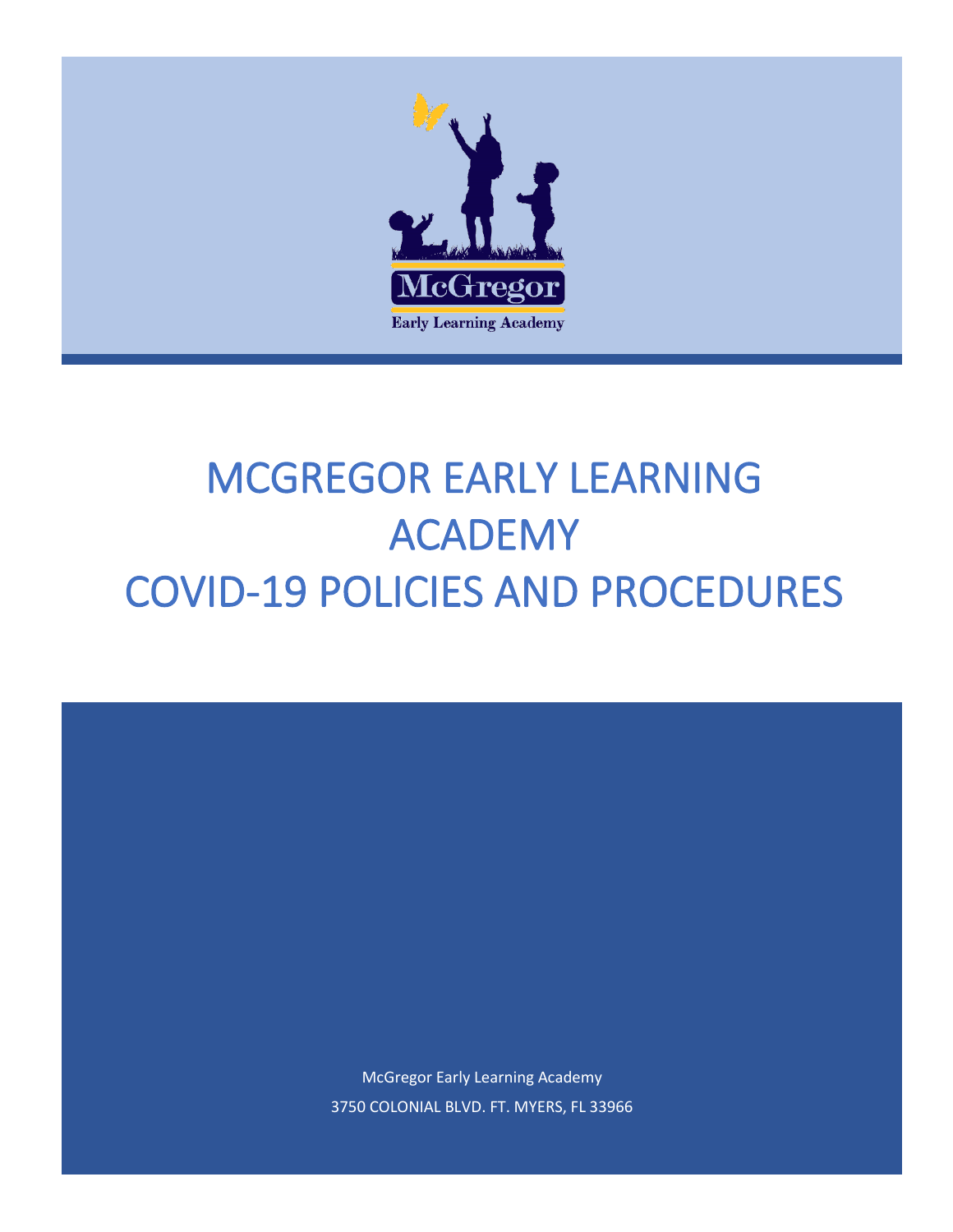# *Child care is a critical part of the public health emergency response team*

# Introduction

The virus is thought to spread primarily from person-to-person.

- Between people who are in close contact with one another (within about 6 feet) for at least 15 minutes.
- Through respiratory droplets produced when an infected person coughs, sneezes or talks.
- These droplets can land in the mouths or noses of people who are nearby or possibly be inhaled into the lungs.
- Some studies have suggested that COVID-19 may be spread by people who are not showing symptoms.

Knowing these facts, McGregor Early Learning Academy has implemented many safety measures for families, children, and teachers to follow so that we are an important part of reducing the spread and keeping everyone as healthy as possible.

# Social Distancing Strategies

MELA Preschool staff and families will work with the MBC, Department of Children and Families (DCF), Early Learning Coalition of SW Florida (ELC), the CDC, and the local health officials to determine a set of strategies appropriate for our preschool. We will use preparedness strategies and consider the following social distancing strategies that may/may not be implemented at some point of time during Covid-19.

- Whenever possible, our classes should include the same group each day, and the same childcare providers should remain with the same group each day.
- Teachers and staff will always carry masks and will use as necessary to limit exposure.
- Cancel or postpone special events such as festivals, holiday events, and special performances.
- Consider whether to alter or halt daily group activities that may promote transmission.
	- $\circ$  Keep each group of children in a separate room whenever possible.
	- $\circ$  Limit the mixing of children, such as staggering playground times and keeping groups separate for special activities such as art, music, and exercising.

# Health Screening of Children/Staff

- All children and staff are required to be screened for any observable illness, including cough or respiratory distress, and to confirm temperature below 100.4 degrees upon arrival every day at the front desk until further notice. If a child is excluded from care because of fever, cough, or shortness of breath, the child must be fever free (without medication) for 24 hours and at least 10 days have passed since symptoms first appeared. There is no reduction of tuition for this time period.
- If you have been contacted by the health department for known exposure of your child or anyone in your household, please notify our office and we will follow health department recommendations.

## Arrival of children

- Currently (8/3/2020), MELA is allowing one parent to drop off the child at the classroom door. Please do not enter the classroom.
- Families must comply with daily questions of the child's exposure to COVID-19, and if the child has any of the identified symptoms set by the CDC guidelines, the child will not be permitted to attend. Attendance will be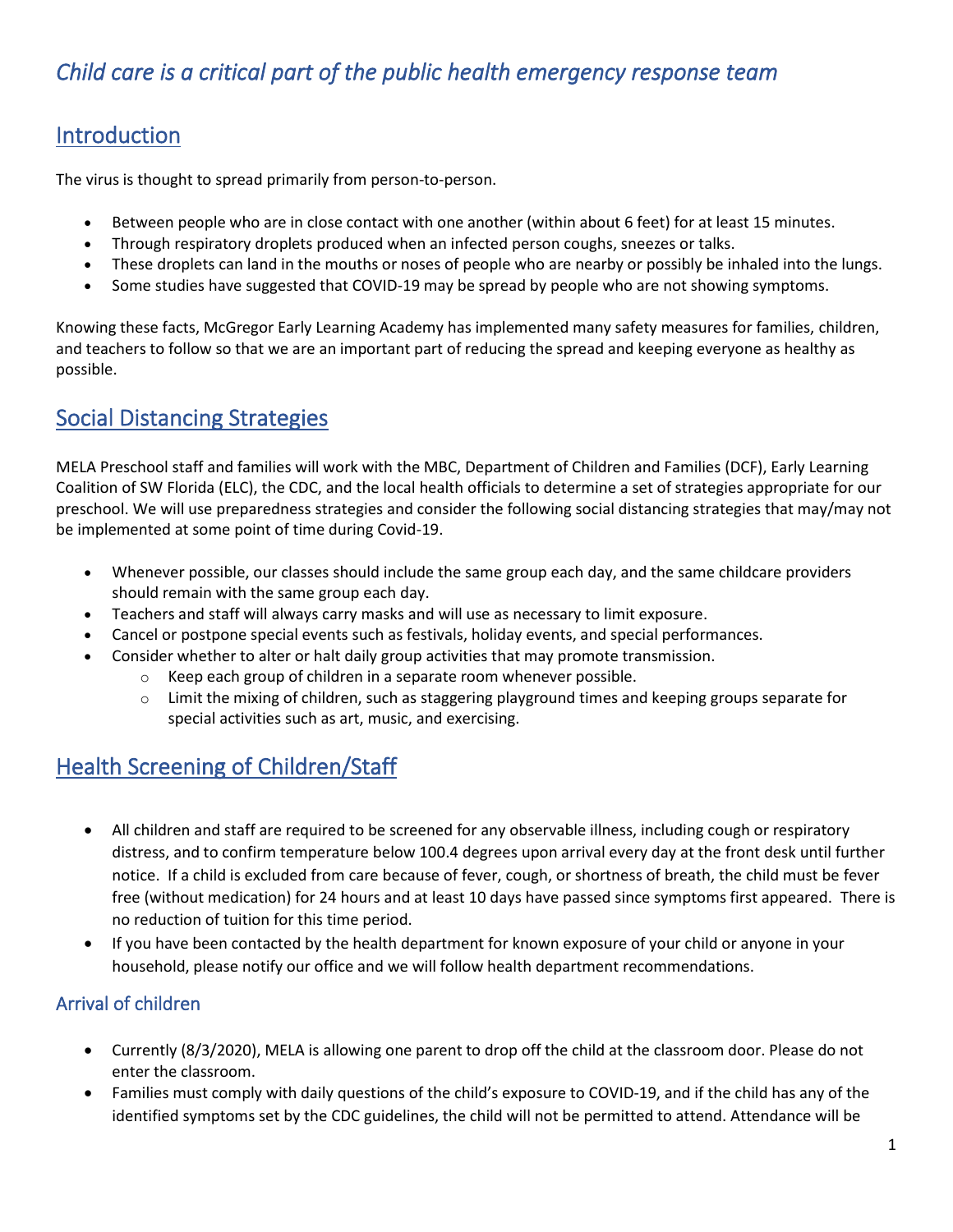denied for a minimum of 24 hours and a note from the child's physician. Please do not give child fever-reducing medication.

- Staff will assist the child with hand hygiene upon arrival to school.
- Children will not be allowed to bring toys from home, or other personal belongings into the preschool unless specifically directed by their teacher.
- If possible, older people such as grandparents or those with serious underlying medical conditions should not drop off or pick up children, because they are more at risk for [severe illness from COVID-19.](https://www.cdc.gov/coronavirus/2019-ncov/specific-groups/high-risk-complications.html)

### Dismissal of Children

• Parents please pick up your child from the door of the classroom or playground. Please refrain from entering your child's class or the playground area.

## Arrival of Staff

- Staff are expected to check in at the Front Desk for health screening upon arrival each day.
- Staff are expected to honestly report any exposure or symptoms related to COVID-19.
- Bring into the center only what you will need for the day.
- Wash hands immediately upon arrival.

## **Sanitization**

#### Early Morning disinfecting

• Every classroom is disinfected before opening.

#### Morning and Afternoon cleaning

- A mid-morning and afternoon disinfecting will take place while children are at recess.
- Bathrooms, classroom surfaces and frequently touched areas will be disinfected according to CDC guidelines.
- Soft surfaces such as rugs will be sprayed with disinfectant.

#### Nightly cleaning

• Complete cleaning of entire school.

## Cleaning and Sanitizing Toys

- Toys that cannot be cleaned and sanitized will not be used.
- Toys that children have placed in their mouths or that are otherwise contaminated by body secretions or excretions will be set aside until they are cleaned by hand by a person wearing gloves.
- Staff will be mindful of items more likely to be placed in a child's mouth, like play food, dishes, and utensils and remove for disinfecting.
- Machine washable cloth toys will be set aside to be laundered as soon as a child finishes playing with it.
- Sharing of toys between classes will be kept to a minimum, unless they are washed and sanitized before being moved from one group to the other.
- Toys that need to be cleaned will be set aside for cleaning.
- Children's books and other paper-based materials such as mail or envelopes are not considered a high risk for transmission and do not need additional cleaning or disinfection procedures.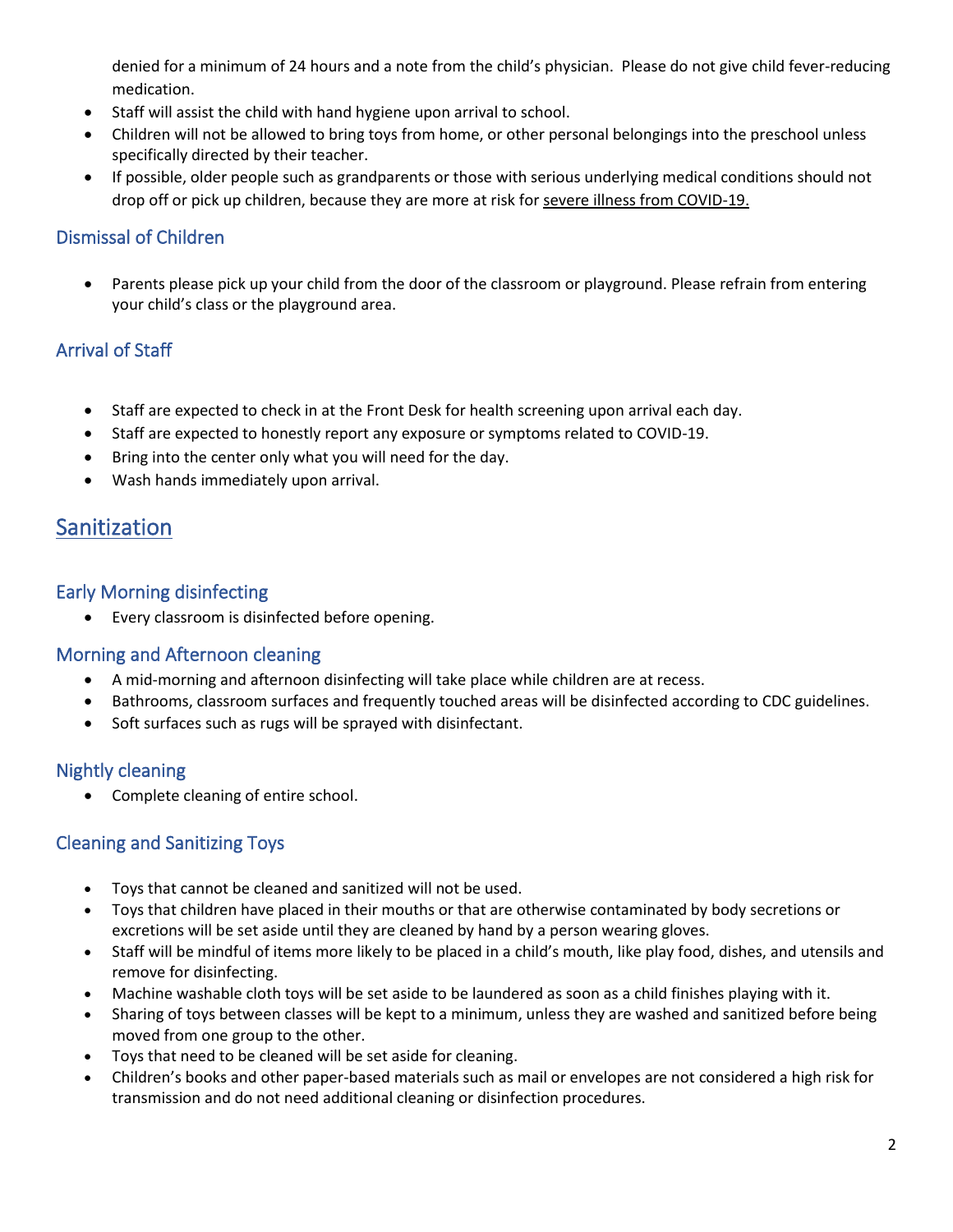## Holding a Child

It is important to comfort crying, sad, and/or anxious children, and they often need to be held. To the extent possible:

- Staff will keep extra clothes at school in the event that clothing is contaminated with child secretions.
- Staff will wash their hands, neck, and anywhere touched by a child's secretions.
- Staff will change the child's clothes if secretions are on the child's clothes.
- Contaminated clothes will be placed in a plastic bag and sent home for washing.
- Children should have a change of clothes, including shoes and socks, on hand at school at all times.

#### Hand washing

All children and staff will engage in hand hygiene at the following times:

- Arrival to the facility and after breaks.
- Before and after preparing food or drinks.
- Before and after eating or handling food.
- After using the toilet or helping a child use the bathroom.
- After encountering bodily fluid.
- After playing outdoors or in sand.
- After handling garbage.
- After blowing one's nose, coughing, or sneezing.
- Before encountering any child.
- After touching or cleaning surfaces that may be contaminated.
- After using shared equipment like toys, computer keyboards, mouse, scissors, pens. etc.
- All staff and children will adhere to regular hand washing with soap and water for at least 20 seconds:
	- o Turn water on and wet hands, remove from water
	- o Add soap to hands and create friction to make bubbles
	- o Scrub for 20 seconds, sing Happy Birthday (twice) or ABC's
	- o Rinse hands under running water
	- o Dry hands with single use paper towels
	- o Turn off faucet with paper towels

#### Alcohol based sanitizers (for teachers, staff, and parents only per DCF guidelines)

Use of an alcohol-based hand sanitizer will be used as a substitute when handwashing is not readily available. These products will be readily available in hallways, office, etc.

#### Respiratory Hygiene

- All staff should cover coughs and sneezes with tissues or the corner of the elbow.
- Encourage children when appropriate to cover coughs and sneezes with tissues or the corner of the elbow.
- Dispose of soiled tissues immediately after use and wash hands.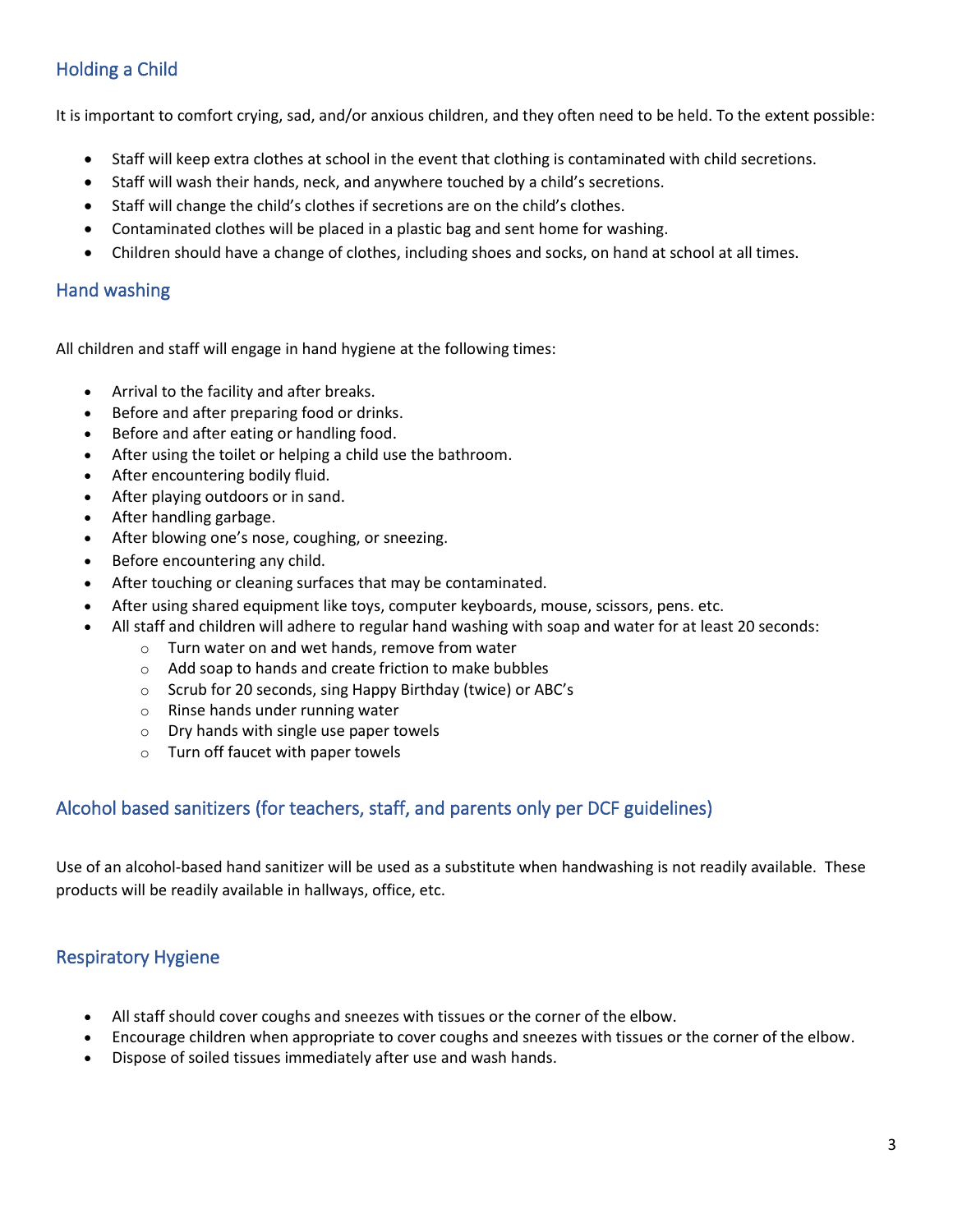## Eliminating transmission points

- Reduce common touch points by opening internal doors where possible.
- Frequent cleaning of all touch points.
- Provide disinfectant spray so that commonly used surfaces (for example, doorknobs, keyboards, remote controls, desks, other work tools and equipment) can be wiped down.
- Staff will not share phones, desks, or other work tools and equipment, when possible. If shared, they will clean and disinfect equipment before and after use.
- Employees will clean their personal workspace at the beginning and the end of every shift.
- If a sick employee is suspected or confirmed to have COVID-19, CDC recommendations for cleaning and disinfection will be followed.

# Guidelines for onset of illness at McGregor Early Learning Academy

#### Child

- If a child becomes sick during the day, the teacher will remove child to the office, where the child will be kept comfortable until the family can arrive.
- The family will immediately be called and a request for immediate pick up will be made.

#### Employee

• Employees who appear to hav[e symptoms](https://www.cdc.gov/coronavirus/2019-ncov/about/symptoms.html) (i.e., fever, cough, or shortness of breath) upon arrival at work or who become sick during the day should immediately be separated from children, co-workers, parents, visitors, and be sent home.

## Guidelines for onset of illness while at home

## Child

• If the child becomes sick at home with any symptoms, cough, fever, muscle aches, generally not feeling well, we ask that you notify us and keep your child at home. If symptoms are consistent with Covid-19, please phone your child's pediatrician and ask for guidance. Please phone us and share that guidance so that MELA will know how to proceed with our next steps of notifying the proper and required people, and/or authorities.

#### Employee

- Stay home: Most people with COVID-19 have mild illness and are able to recover at home without medical care. Do not leave your home, except to get medical care. Do not visit public areas.
- Stay in touch with your doctor.
- As much as possible, stay away from others. You should stay in a specific "sick room" and away from other people and pets in your home. Use a separate bathroom, if available.
- If you develop emergency warning signs for COVID-19 get medical attention immediately. Emergency warning signs include: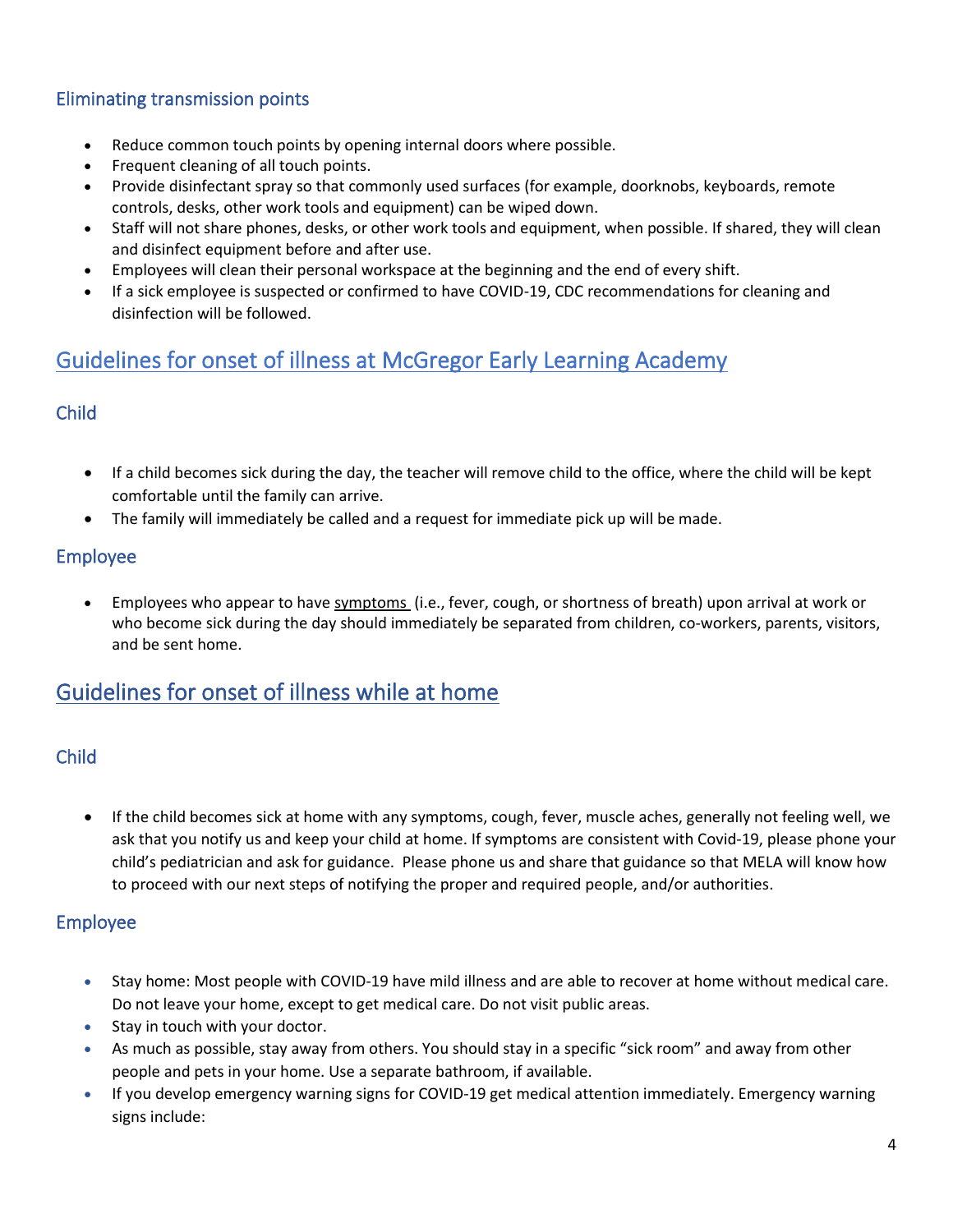- o Trouble breathing
- o Persistent pain or pressure in the chest
- o New confusion or inability to arouse
- o Bluish lips or face

#### Children/Staff who have had close contact with a person with symptoms or diagnosed with COVID-19

- Children who have symptoms must stay home.
- Employees who have symptoms (i.e., fever, cough, or shortness of breath) should notify their supervisor and stay home.
- Sick employees should follow [CDC-recommended steps.](https://www.cdc.gov/coronavirus/2019-ncov/if-you-are-sick/steps-when-sick.html) Employees should not return to work until the criteria to discontinue home isolation are met, in consultation with healthcare providers and state and local health departments.
- Employees who are well but who have a sick family member at home with COVID-19 should notify their supervisor and follow CDC recommended precautions.

# If McGregor Early Learning Academy has a case of Covid-19

- MELA will notify families and staff of the exposure. (Confidentiality as required by the HIPAA.)
- MELA will report the confirmed case to the local health department and follow their specific guidelines.
- MELA will report the confirmed case to the state Department of Children and Families (DCF)
- MELA will attempt to determine the date of symptom onset for the child/staff member.
- MELA will attempt to determine if the child/staff member attended/worked at the program while symptomatic or during the 2 days before symptoms began.
- MELA will identify what days the child/staff member attended/worked during that time.
- MELA will attempt to determine who had close contact with the child/staff member at the program during those days.
- Areas used by the individuals with COVID-19 will be cleaned and disinfected.
- In order to return the staff member/child must have:
	- o 72 hours (3 full days) with no fever (without the use of medicine)
	- o other symptoms must have improved
	- o at least 10 days have passed since their symptoms first appeared.
- Custodial staff will wait as long as practical before beginning cleaning and disinfection to minimize potential for exposure to respiratory droplets.
	- o Outside doors and windows to increase air circulation in the area will be opened.
	- $\circ$  If possible, wait up to 24 hours before beginning cleaning and disinfection. If 24 hours is not feasible, wait as long as possible.
	- o Cleaning and disinfecting of all areas used by the sick person, such as offices, bathrooms, common areas, shared electronic equipment like tablets, touch screens, keyboards, and remote controls will take place.
	- $\circ$  If more than 7 days since the sick person visited or used the facility, additional cleaning and disinfection may not be necessary.
	- o Continued routine cleaning and disinfection will occur.

## If Mandated by DCF or Health Department to close for 2-5 days

This initial short-term dismissal allows time for the local health officials to gain a better understanding of the COVID-19 situation impacting the school. This allows the local health officials to help the school determine appropriate next steps, including whether an extended dismissal duration is needed to stop or slow further spread of COVID-19.